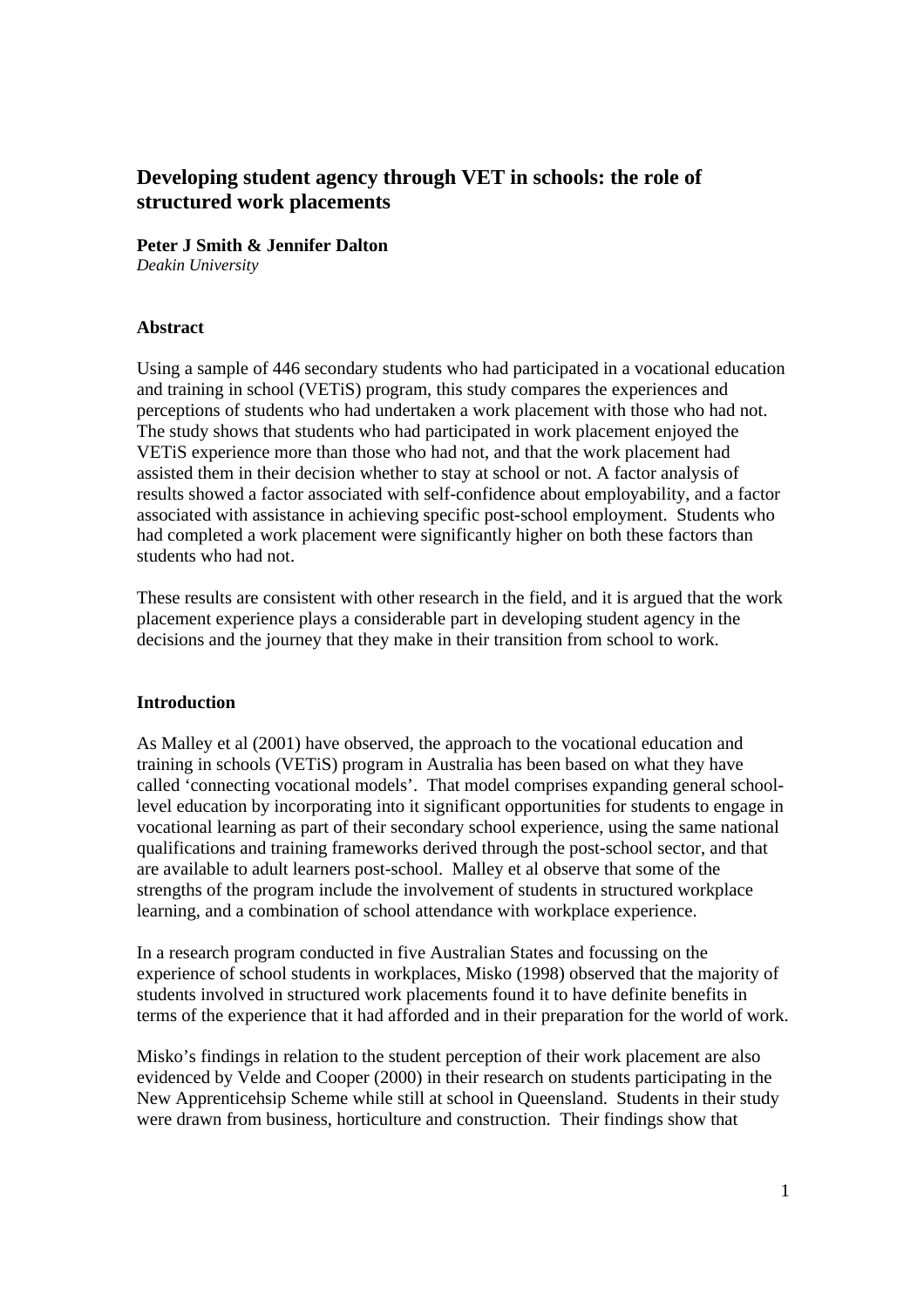students valued the workplace experience and saw it as an opportunity for hands-on experience, as part of preparation for work, developing a broader knowledge of work, and increasing their options for employment. Similarly, in a longitudinal study of 58 students who engaged in work placements in an engineering environment while still at secondary school Smith, Henry and Munro (2002) reported that the placements had been successful in the development of 'dispositional workplace knowledge that increases employability; development of informed choice about career pathways; transition into apprenticeships and further study' (p.287). The Smith, Henry and Munro study generated both qualitative and quantitative data, and concluded that students involved in the work placements had broadly benefited in terms of propositional, procedural and dispositional workplace knowledge. In their study with students undertaking work placement in an engineering environment, Smith, Henry and Munro (2002) were able to report that 71 percent of the 58 respondents in their research had been successful in gaining an apprenticeship in the twelve months following the program, another 10 percent had achieved other forms of full or part-time employment; and 17 percent had gone into further study.

Other writers (Bloomer & Hodkinson, 2000; Evans & Furlong, 1997; Raffe, 2003) have pointed to the dangers involved in assuming that young people's transitions from school to work are somehow rather neat and linear. They provide argument that this linear experience is less common than policy-makers may believe, with large numbers of young people experiencing choppy and fractured transitions characterised variously by changing direction, by dropping out, by periods of unemployment and so on. There is also argument (Raffe, 2003) that transitional pathways need to recognise diversities among young people and their circumstances and need to provide experiences that form signposts that assist navigation. In those ways the agency of young people in their decision making can be enhanced. The opportunity to experience vocational studies at a secondary school level, in parallel with more academic experiences serves to increase those signposts through experience, and the opportunity to engage in work placement extends that experience further.

As Evans (2002) has suggested in her review of studies on youth transitions across a number of countries, there is a converging recognition that 'structural influences and the sense of agency and control displayed by young people as they move into adulthood' are crucially important considerations. Wyn and Dwyer (1999) have observed that young people are becoming more pro-active in making the choices they need to make to develop and secure their futures in a world that provides considerably less certainty, and in which structural influences play an important part.

The notion of agency as it is used in this paper is drawn from Evans (2002) and Emirbayer and Mische (1998) who conceptualise it as a process of social engagement which draws upon past habits and routines and where future opportunities and possibilities are developed in a context of opportunities presented at the time. Coupled with the notion of agency, Evans (2002) suggests that control is an important component in the exercising of envisaged opportunities. These control conceptualisations are strongly related in Evans' analysis to perceptions of one's own competence and capabilities that will serve to assist in the desired outcomes. In thinking about these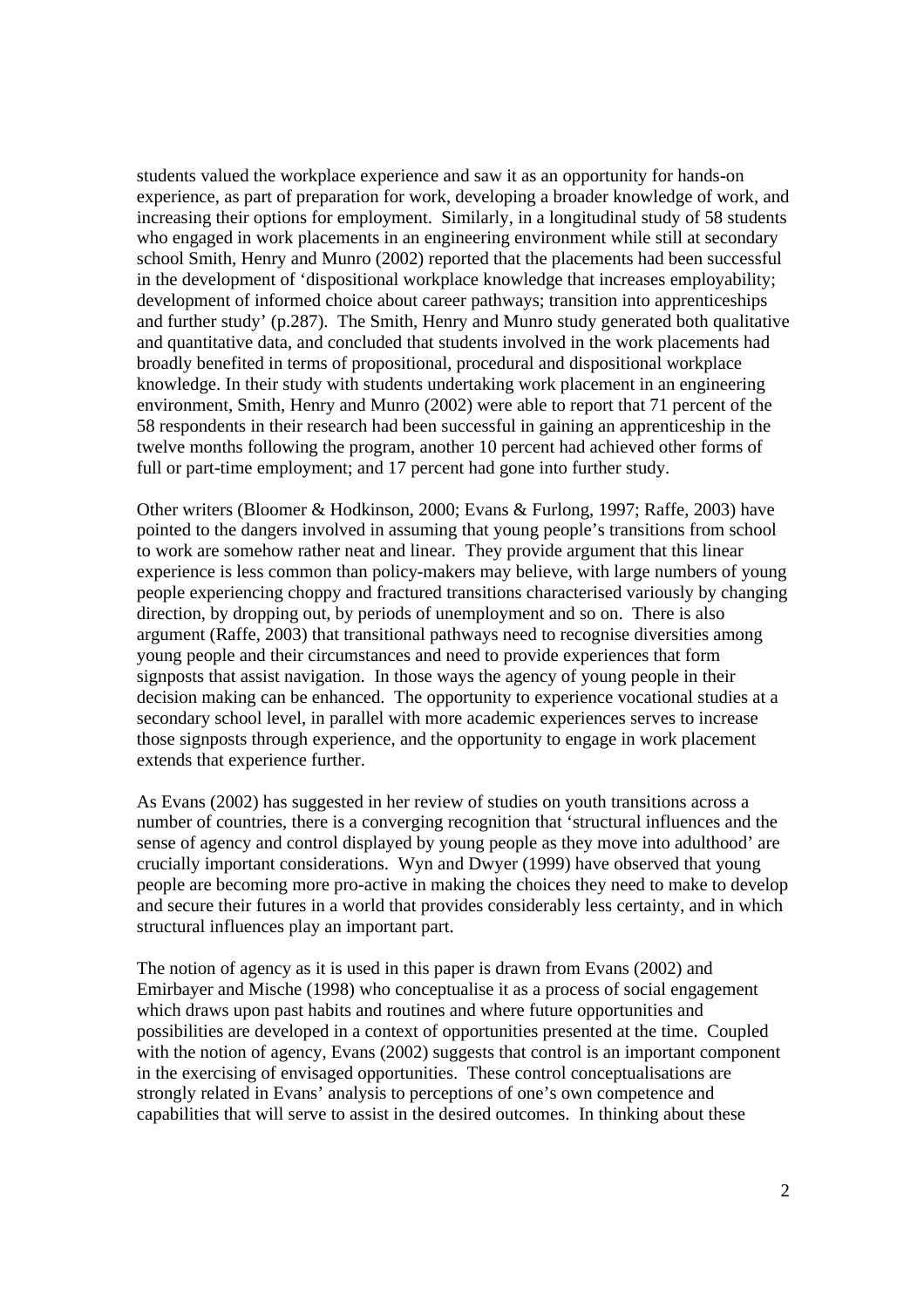competencies and perceived capabilities it is useful to invoke New's (1995) model of three levels of competency. That model suggests that important competencies for successful engagement in workplaces include job specific competencies, general management competencies which are those enabling successful interaction with others in the workplace, and corporate competencies which relate to an understanding of and ability to work with the culture of a workplace.

The current research is based on a view that the work placement component available to students through some VET in Schools programs affords an opportunity for participants to develop competencies at each of New's three levels, and also provides opportunity to test those competencies. VET in Schools also provides a potential development of agency through the opportunity of work placement and a stronger sense of competency development and affirmation among participants.

The research project came through an opportunity to make some direct quantitatively based comparisons between the experiences and perceptions of VETiS students who had undertaken a work placement as part of their secondary school studies, and those who had not. The Enterprise and Career Education Foundation in Australia was conducting an Australia-wide survey of student work placement experiences, and the current researchers were able to ask questions additional to those in the national survey, and apply the enhanced questionnaire to VETiS student participants in a large regional city in the south-eastern State of Victoria. Students who had undertaken work placements as part of their VETiS experience were surveyed, along with students who had not undertaken a work placement.

# **Method**

Students who were still at school and enrolled in VETiS in 2001 were surveyed, along with students of VETiS who had left school the previous year. 1228 students were sent the survey questionnaire through the mail, together with a reply paid envelope. There were 446 returns, representing a return rate of 36.3 percent.

The survey questions subject to analysis in this paper appear below in Table 1.

## **Table 1: Questions and forms of response used in the survey**

| <b>Question</b>                       | Form of response                      |
|---------------------------------------|---------------------------------------|
| 1. Gender                             | Male/female                           |
| $2. \text{Age}$                       | In years at last birthday             |
| 3. School                             | Name of school attended for VETiS     |
|                                       | program                               |
| 4. Year level in school               | Year level during which VETiS program |
|                                       | was undertaken                        |
| 5. Do you enjoy school?               | Yes/no                                |
| 6. Name the VET program you undertook | Name of program                       |
| 7. Did you enjoy VET?                 | Yes/no                                |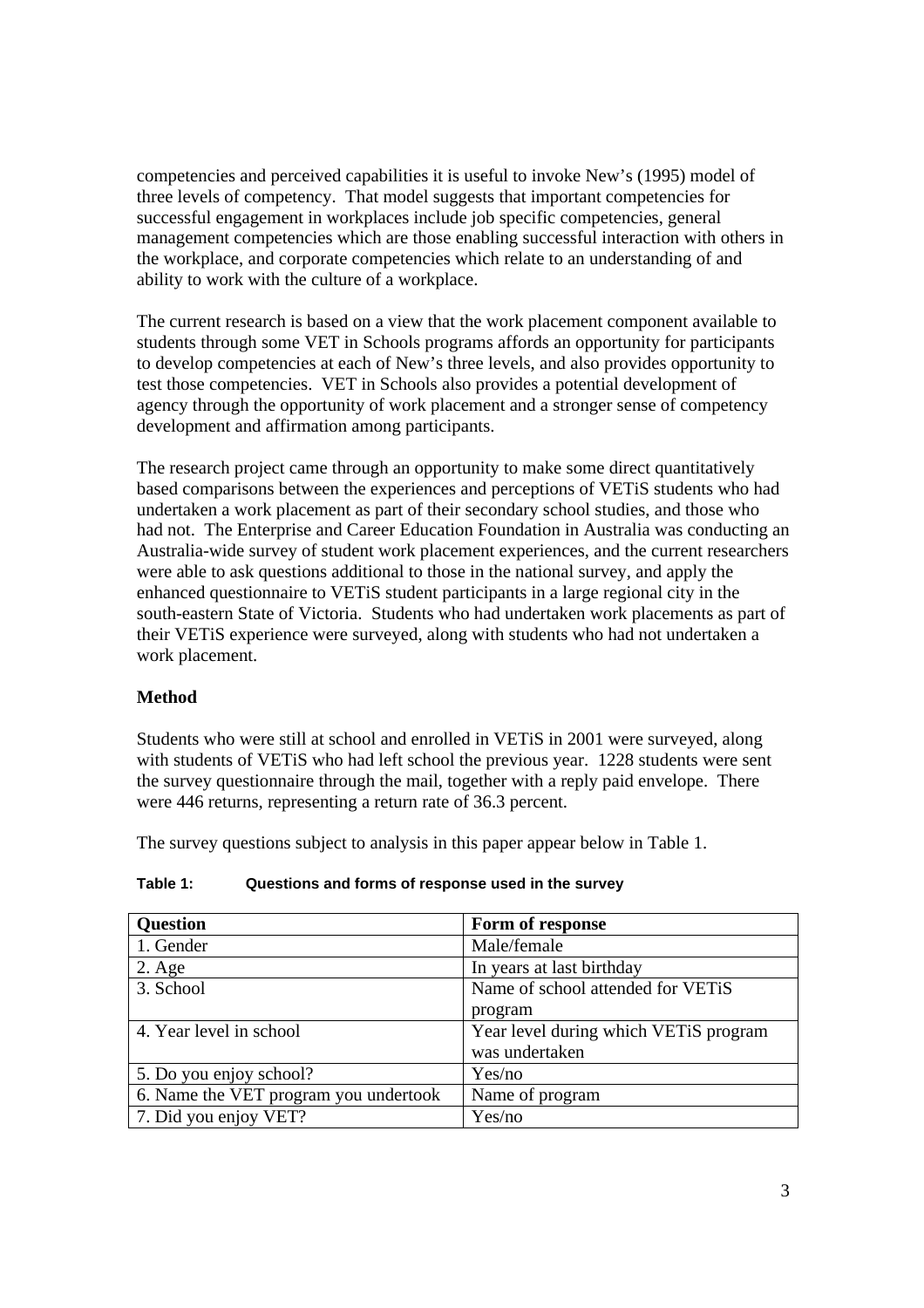| 8. Did your VET program help you to        | Yes/no               |
|--------------------------------------------|----------------------|
| decide to stay at school?                  |                      |
| 9. What do you think about VET programs:   |                      |
|                                            |                      |
| 9a. Helped me decide on the industry       | 1 to 5 Likert scale: |
| where I want to work                       |                      |
| 9b. Assisted me to develop specific skills | 1=Strongly agree     |
| and experience for future employment       | $2 = \text{Agree}$   |
| 9c. Were not of any use to me              | 3=Uncertain          |
| 9d. Provided me with a better              | $4 = Disagree$       |
| understanding of what employers want       | 5=Strongly disagree  |
| from me                                    |                      |
| 9e. Were useful in getting me a job        |                      |
| 9d. Were useful in getting me an           |                      |
| apprenticeship                             |                      |
| 9g. Helped me prepare for university       |                      |
| 9h. Helped improve my self-esteem          |                      |

# **Sample characteristics**

### **Table 2: Sex and age characteristics of the sample**

|          | <b>Work Placement</b> |        | <b>No Work Placement</b> |        |
|----------|-----------------------|--------|--------------------------|--------|
|          | Male                  | Female | Male                     | Female |
| Number   | 58                    | 18     |                          |        |
| Mean age | '.35                  | 7.29   | 7.43                     | 17 32  |

The age range of the sample was 15 to 19 years. At the time of the survey (2002) 132 students had left school in the previous year, and 313 were still at school. Two respondents didn't answer that question.

Students had undertaken their VETiS programs in twenty secondary schools across the region within which the research was undertaken. Enrolments were in twenty different VETiS areas, with the largest numbers being in engineering/automotive, business, construction, hospitality, information technology and sport and recreation.

For those undertaking work placements the majority were for 5, 10 or 15 days with a mean for males of 13.17 days, and for females 7.24 days.

# **Results**

Comparisons were made between the two groups using a combination of non-parametric methods, such as Chi-square, and parametric methods such as MANOVA, as the data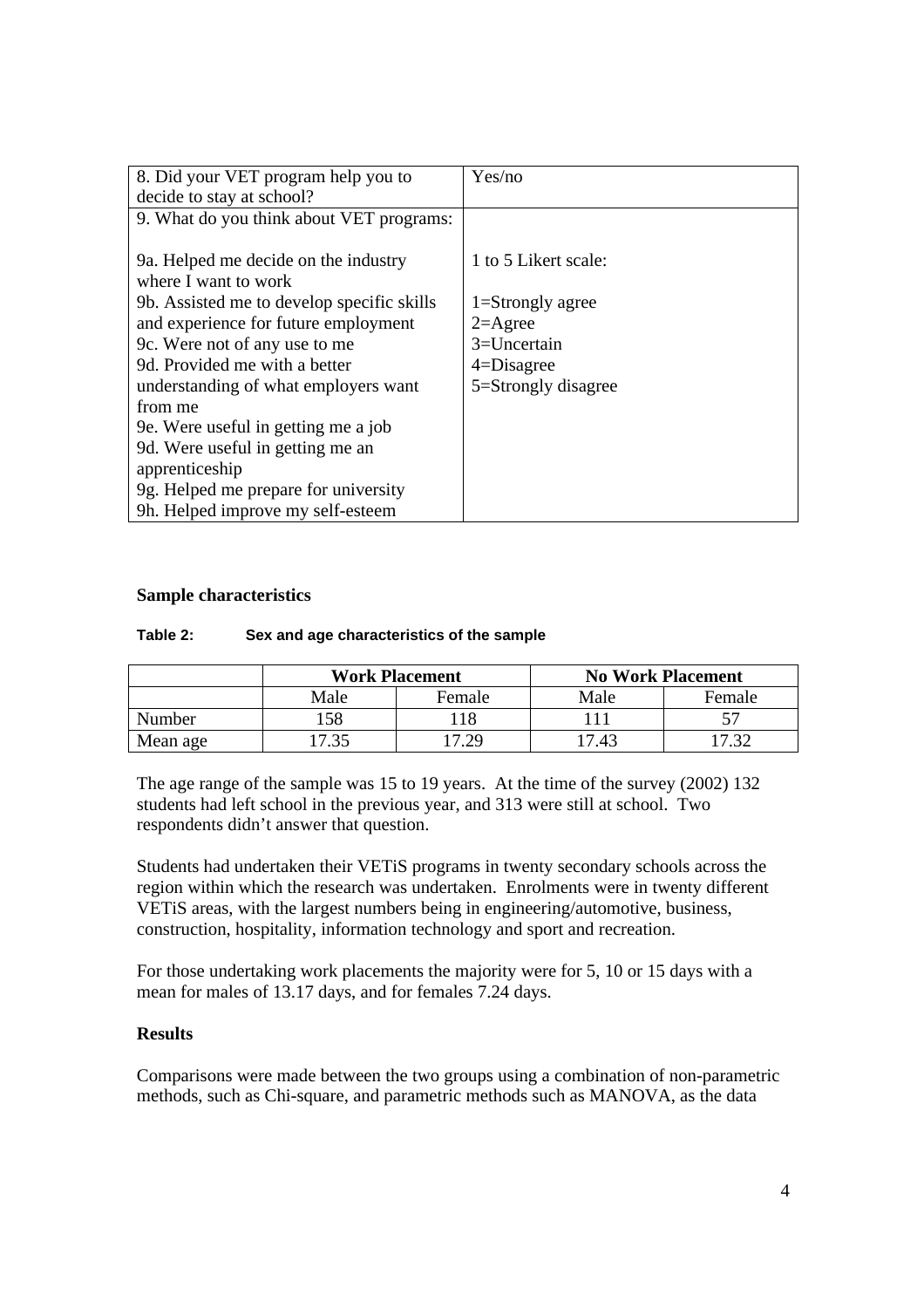allowed. A factor analysis was also completed for questions 9a to 9h, and factor score comparisons made using MANOVA.

## *Enjoyment of school*

Whether or not students had completed a work placement had no impact on their enjoyment of school (Chi-square=1.24, df=1, NS). That result was true for both genders.

### *Enjoyment of VETiS*

Students of both genders who undertook a work placement were significantly more likely to enjoy their VETiS program (Chi-square=5.30, df=1.  $p<0.05$ ).

#### *Decision to stay at school*

Doing a work placement assisted participants in their decision on whether to stay at school or not (Chi-square=4.36,  $df=1$ , p<0.05). At the same time, students who had undertaken a work placement were just as likely to stay at school (or to leave school) as students who had not undertaken a work placement (Chi-square=0.109, df=1, NS).

## *What participants thought about VET programs*

Differences between the groups on questions 9a through 9h were analysed through twoway MANOVAs since the data were in the form of Likert responses, and there was a likelihood of correlations between the responses to the different questions. The independent variables used in these analyses were sex and work placement or not. Table 3 shows the means for the responses to all eight questions. Recall here that a low score represents agreement with the question. Table 4 shows the MANOVA results for the four questions which yielded significant results.

| Question | <b>Work Placement</b> |        |      | <b>No Work Placement</b> |
|----------|-----------------------|--------|------|--------------------------|
|          | Male                  | Female | Male | Female                   |
| 9a       | 2.02                  | 2.11   | 2.13 | 2.24                     |
| 9b       | 1.65                  | 1.61   | 1.94 | 1.67                     |
| 9c       | 4.37                  | 4.40   | 4.14 | 4.31                     |
| 9d       | 1.99                  | 1.98   | 2.30 | 2.29                     |
| 9e       | 2.10                  | 1.99   | 2.45 | 2.42                     |
| 9f       | 2.19                  | 2.67   | 2.81 | 2.78                     |
| 9g       | 3.15                  | 2.73   | 2.77 | 2.73                     |
| 9h       | 2.58                  | 2.49   | 2.68 | 2.51                     |

**Table 3: Mean responses to questions 9a to 9h by work placement by sex.**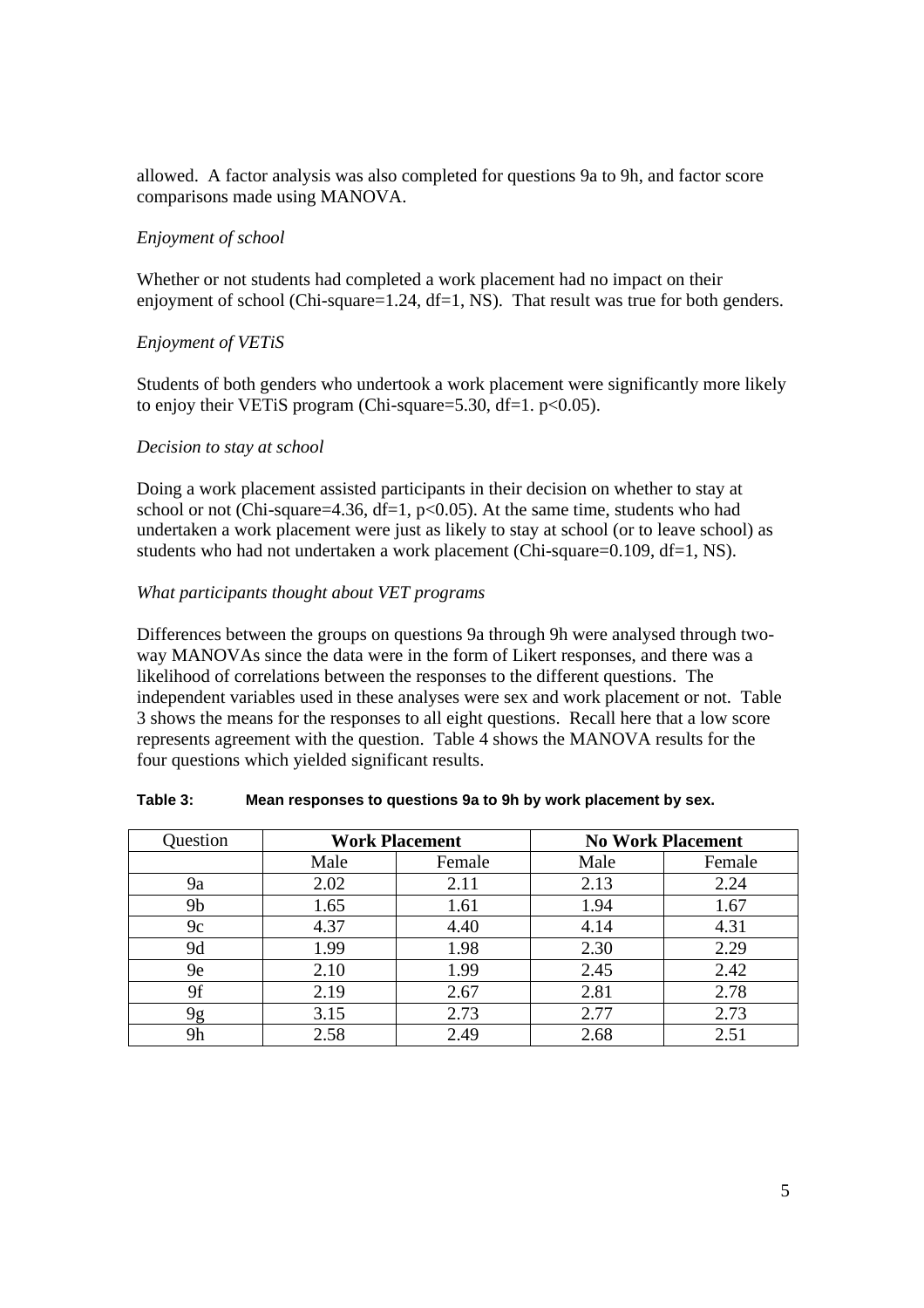|                | <b>Effect</b>         |             |             |
|----------------|-----------------------|-------------|-------------|
| Question       | <b>Work Placement</b> | <b>Sex</b>  | Interaction |
| 9 <sub>b</sub> | $5.13*$               | $4.04*$     | $2.04$ , NS |
| <b>9d</b>      | $14.12***$            | $0.01$ , NS | 0.00, NS    |
| 9e             | $12,79***$            | $0.39$ , NS | $0.12$ , NS |
| 9f             | 9.99**                | 3.78, NS    | $4.78*$     |

#### **Table 4: Summary of MANOVA F-ratios for questions 9b, 9d, 9e and 9f**

\* p<0.05, \*\* p<0.01, \*\*\* p<0.001

The results of the MANOVAs shown in Table 4 indicate that:

- ?? Question 9b Students who had undertaken a work placement were significantly more likely to agree that their VETiS program had assisted them in developing specific skills and experience for future employment. The significant sex effect in the MANOVA also indicates that boys were more likely to agree with that than were girls;
- ?? Question 9d Students who had undertaken a work placement were significantly more likely to agree that their VETiS program had assisted them in developing a better understanding of what employers would require of them;
- ?? Question 9e Students who had undertaken a work placement were significantly more likely to agree that their VETiS program would be useful in getting them a job;
- ?? Question 9f Students who had undertaken a work placement were significantly more likely to agree that their VETiS program would be useful in getting them an apprenticeship. The significant interaction on question 9f indicated that females did not see that work placement was useful in helping them to get an apprenticeship, while males believed the work placement had a significant effect.

# *Factor analysis*

The factor analysis was conducted on questions 9a through 9h. It was important that we establish the factorability of the data yielded by the survey. Coakes and Steed (1997) suggest a minimum of five subjects per variable, which has been handsomely achieved in this study. As also suggested by Coakes and Steed, we examined the factorability through an inspection of the correlation matrix, and through conducting the Kaiser-Meyer-Olkin Measure of sampling Adequacy and Bartlett's test of sphericity. A sizeable number (17) of the correlations in the matrix were larger than 0.3. The KMO test yielded a measure of 0.82, and Coakes and Steed recommend that this measure should exceed 0.6 to proceed with factoring. Bartlett's test of sphericity was significant well beyond the 0.001 level.

The model of factor analysis we chose was a principal components analysis with varimax rotation. We adopted a factor loading criterion of 0.40 for inclusion of the item in the interpretation, more stringent than Tabachnik and Fidell (1996), who suggest 0.32, and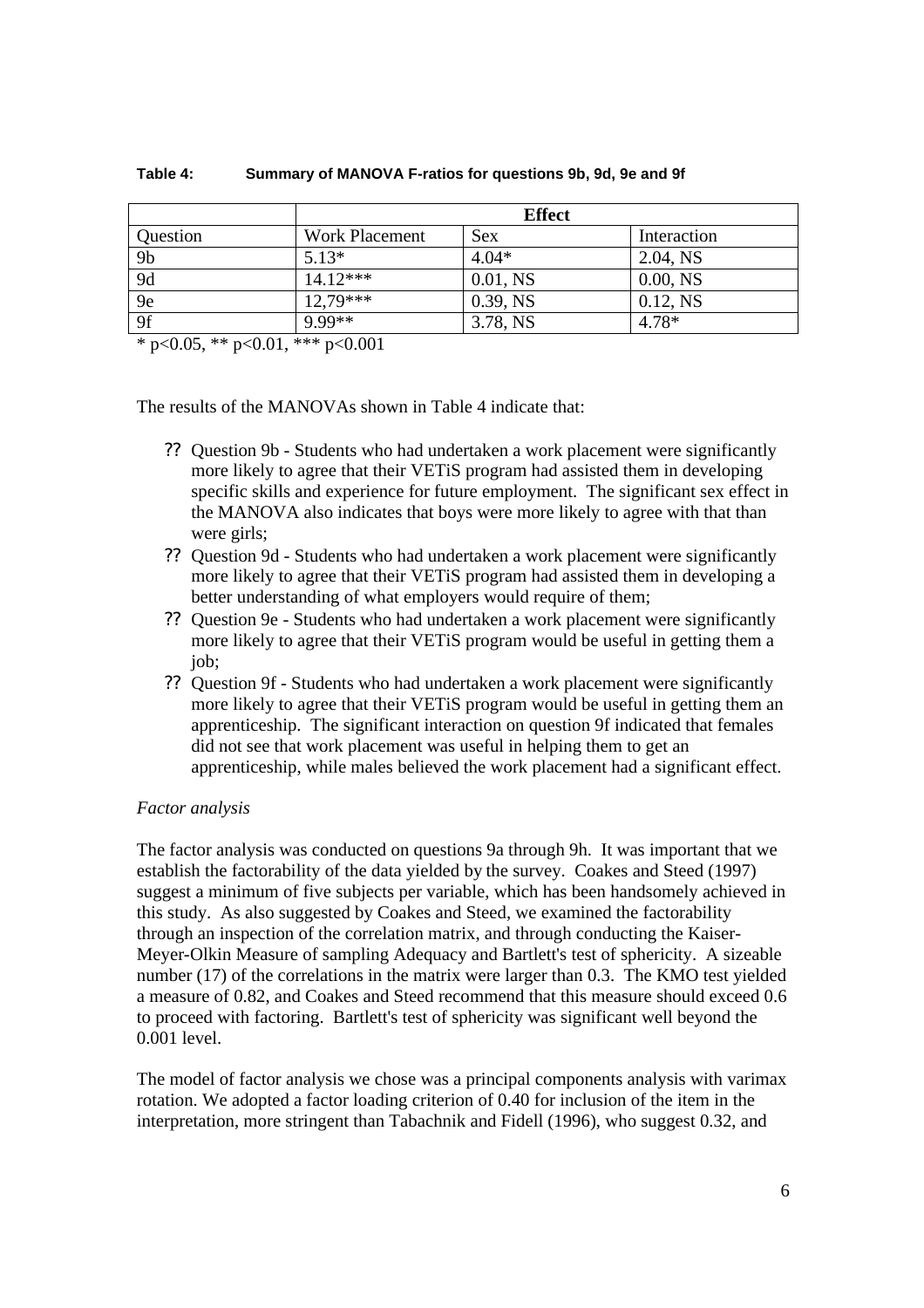consistent with Comrey and Lee (1992) who suggest the criterion should be set a little higher than 0.32.

The factor analysis yielded two factors, accounting for 56.09 percent of the variance. The factor matrix appears as Table 5.

|                     | <b>Factor 1</b> | <b>Factor 2</b> |
|---------------------|-----------------|-----------------|
| Eigenvalue          | 3.41            | 1.08            |
| Percent of variance | 42.6            | 13.49           |
| Question            |                 |                 |
| 9a                  | .72             |                 |
| 9 <sub>b</sub>      | .80             |                 |
| 9c                  | $-.77$          |                 |
| 9d                  | .56             |                 |
| 9e                  |                 | .82             |
| 9f                  |                 | .83             |
| 9g                  |                 | .57             |
| 9h                  | .56             |                 |

| Table 5: | Factor loadings greater than 0.40 for questions 9a through 9h |
|----------|---------------------------------------------------------------|
|          |                                                               |

We have interpreted Factor 1 as 'Self-confidence about employability' and Factor 2 as 'Specific post-school outcomes'.

Using the regression method we also calculated factor scores for each respondent on each factor and conducted a two way (work placement by sex) MANOVA to identify any differences between the groups on the two factors. For Factor 1 students who had undertaken a work placement were significantly more likely to perceive it to have increased their confidence about employment  $(F=4.01, p<0.05)$ ; and there was no effect for sex, nor any interaction. For Factor 2 students who had undertaken a work placement believed it had enhanced their specific post-school outcomes ( $F=5.41$ ,  $p<0.05$ ); again, there was no sex effect nor any interaction.

### **Discussion**

Taken together the results from this study show that students believe that work placement as part of their VETiS program has some clear positive influences. First, the results indicate that their enjoyment of the VETiS program was positively influenced by their work placement experience. At the same time, their enjoyment of school was not influenced by whether they had engaged in a work placement or not, indicating quite clearly that they distinguished between the influence of work placement on the VETiS program and their broader school experience. Those results are congruent with the previous research by Velde and Cooper (2000) which also showed that secondary students valued their work experience; and Misko's (1998) study which showed that students had valued their work placements within a VETiS program. It is interesting that the enhanced enjoyment of VETiS had no 'halo' effect into the broader enjoyment of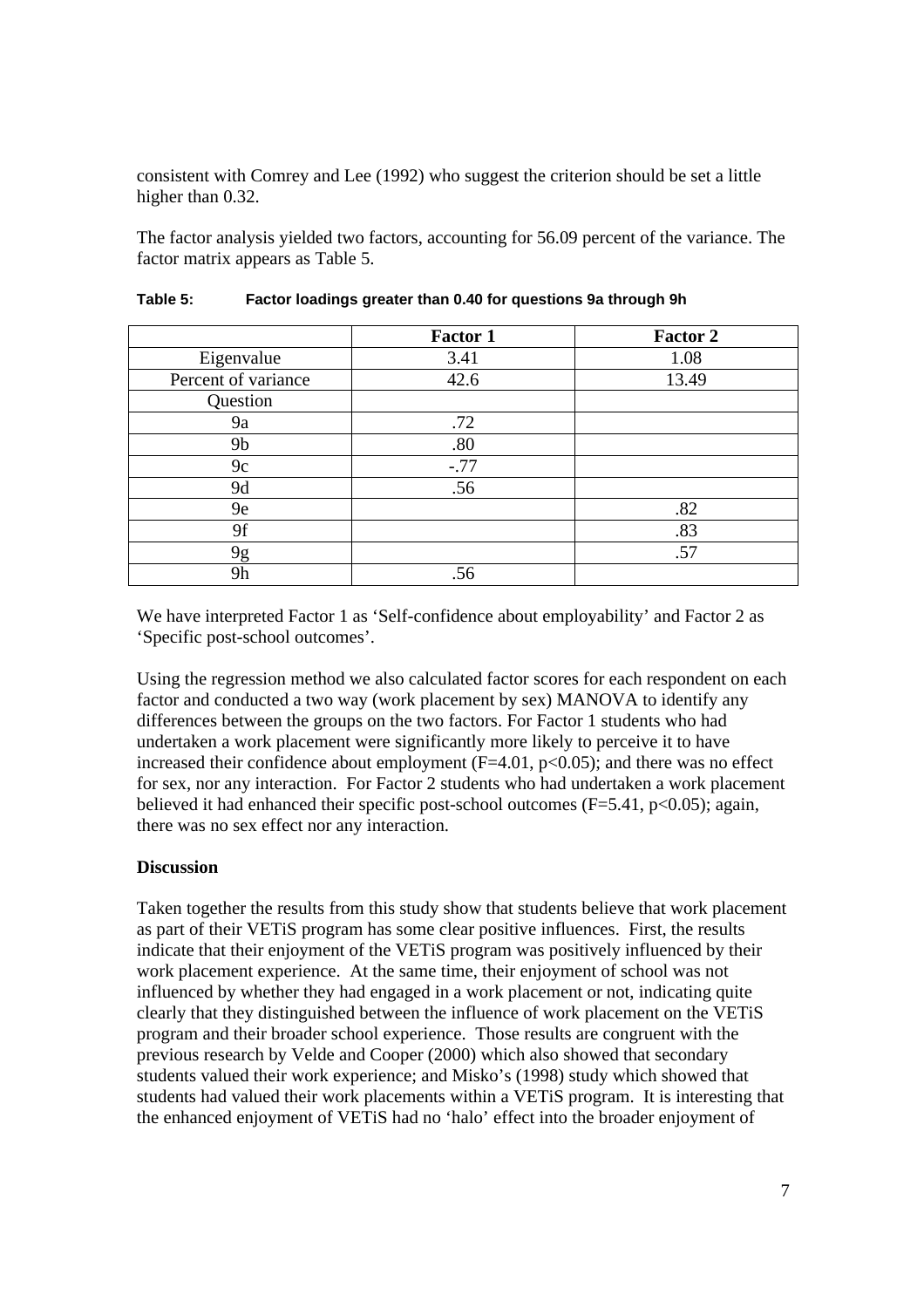school, which is probably due to the fact that the VETiS program is only a minority part of the school experience.

Work placement has also assisted students involved in it with their decision whether or not to remain at school. The most likely reason for that result is that the work placement gave them different insights into the area of work that they hoped to go into on leaving school. The influence of those insights formed from the work placement may have been to introduce them in a meaningful way to work that they had not engaged in before such that the experience gave them completely new information on which to base their decision; or it may be that the work placement served to confirm or disconfirm for them how much they were attracted to the particular form of work. The companion result that involvement in a work placement didn't influence the decision of whether or not to stay at school is particularly interesting here. The two results together indicate that the work placement experience formed an important component of student decision making, but didn't act as either encouragement or discouragement in staying at school. Interpreting this finding in a context of Raffe's (2003) concept that transitional pathways form signposts that assist navigation, it is possible that work placement provides an information base, or a navigational signpost, for students to place into a broader decision making process about the value of staying at school. This is likely to be through the provision of more detailed insights into the particular work they experienced, as well as the broader insights afforded into the world of work in general. This finding takes the research data available somewhat beyond the previous work by Misko (1998), Velde and Cooper (2000) and Smith, Henry and Munro (2002) in that it indicates that work placement doesn't just provide valuable skills for employment, and further insight into life in employment, but also provides valuable decision making information which may help to convince a participant that work in the chosen area is what they want, or that the work is not what they want. The influence of work placement on student agency and control in determining a component of their transitional journey seems present here.

The results of the questions answered on a Likert scale are also of interest in developing greater understanding of the influences of VETiS and work placement on students. It is noteworthy that the means for question 9c, which tested whether or not students felt the VETiS program had been useful to them, indicate that students were very positive about the program whether they had engaged in work placement or not. But additional to that finding, it is clear that boys felt that the work placement had been significantly effective in developing specific skills and experience for employment. At the same time, girls were not so convinced that work placement had had the same positive effect. While previous work by Misko (1998) and Velde and Cooper (2000) had shown the same perceived advantages of a work placement, that research had not shown a difference between the genders. There are a couple of possibilities here. First, the mean number of days that boys were in work placements was nearly twice as high as for girls, and that may explain why the experience for boys was so much more effective in their view. A second explanation may be that the sorts of work placements that girls were involved in were less likely to be those that they saw as being their eventual career, such that the skills they developed and the experience that they had were less useful. While that is a useful possible explanation, the data from the current study are not able to provide any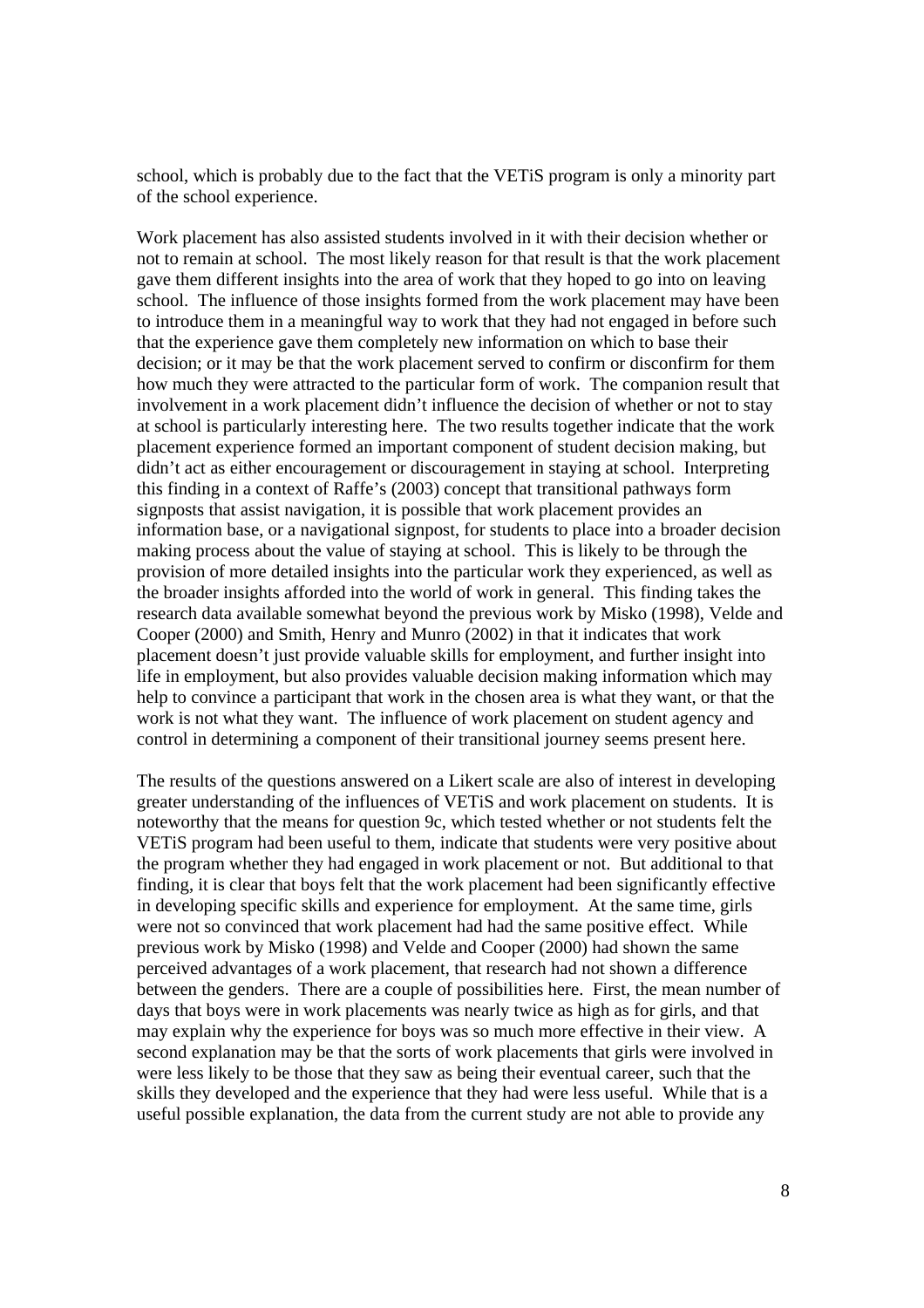further analysis of that and further research on that possibility would have to be undertaken.

For both genders students who had undertaken a work placement were significantly more likely to view the VETiS program as useful in getting them a job, as has been shown in the previous research by Misko (1998), Velde and Cooper (2000), and Smith, Henry and Munro (2002). It is likely that the increased opportunities that they saw in getting a job were associated with specific skills that they had learned, along with the dispositional skills they had developed in a more general sense (New, 1995; Smith, Henry & Munro, 2002). It is likely that the development of workplace contacts during the placement would also have added a degree of confidence to them. Boys who had undertaken a work placement were also more likely to see that this would help them in gaining an apprenticeship, although for girls there was no such effect.

The results of the factor analysis are useful to discuss at this point. That analysis showed two very clear factors. The first was associated with self-confidence about their employability, while the second factor was associated with the achievement of specific employment outcomes. It is interesting that the factor analysis shows that participants in the research were grouping together the items associated with a general building of selfconfidence about employability while, at the same time, quite distinctively grouping together those items that were related to how useful they felt their VETiS program had been in helping them to achieve specific post-school goals such as getting a job, an apprenticeship, or preparing for university. The distinguishing between these two broad outcomes of VETiS is an interesting result, and has resonance with previous research which has differentiated between dispositional outcomes such as confidence building, and utility outcomes such as occupational outcomes (Misko, 1998; Velde & Cooper, 2000). The factor analysis also serves to provide greater insight into the nature of student agency and control. It can be suggested that the structured work placement resulted in agency outcomes for students that would give them greater confidence in developing future opportunities; and greater levels of control in feeling more confident about their skills in activating opportunities as they arise.

The analysis of the scores for Factor 1 showed that students of both genders who had undertaken a work placement were significantly more confident about their skills for employment than were students who had not engaged in work placement. That confidence, through interpretation of the factor loadings, was associated with increased clarity about which industry they would wish to work in when they left school, their skills and experience they believed they would carry into employment as a result of their placement, their understanding of employer expectations of them, and an increased self esteem. In Smith, Henry and Munro's (2002) terms, this result can be interpreted to indicate that the work placement had provided students with greater confidence in the propositional, procedural and dispositional skills with a possible consequence of providing these students with an increased sense of agency in identifying and accessing opportunities.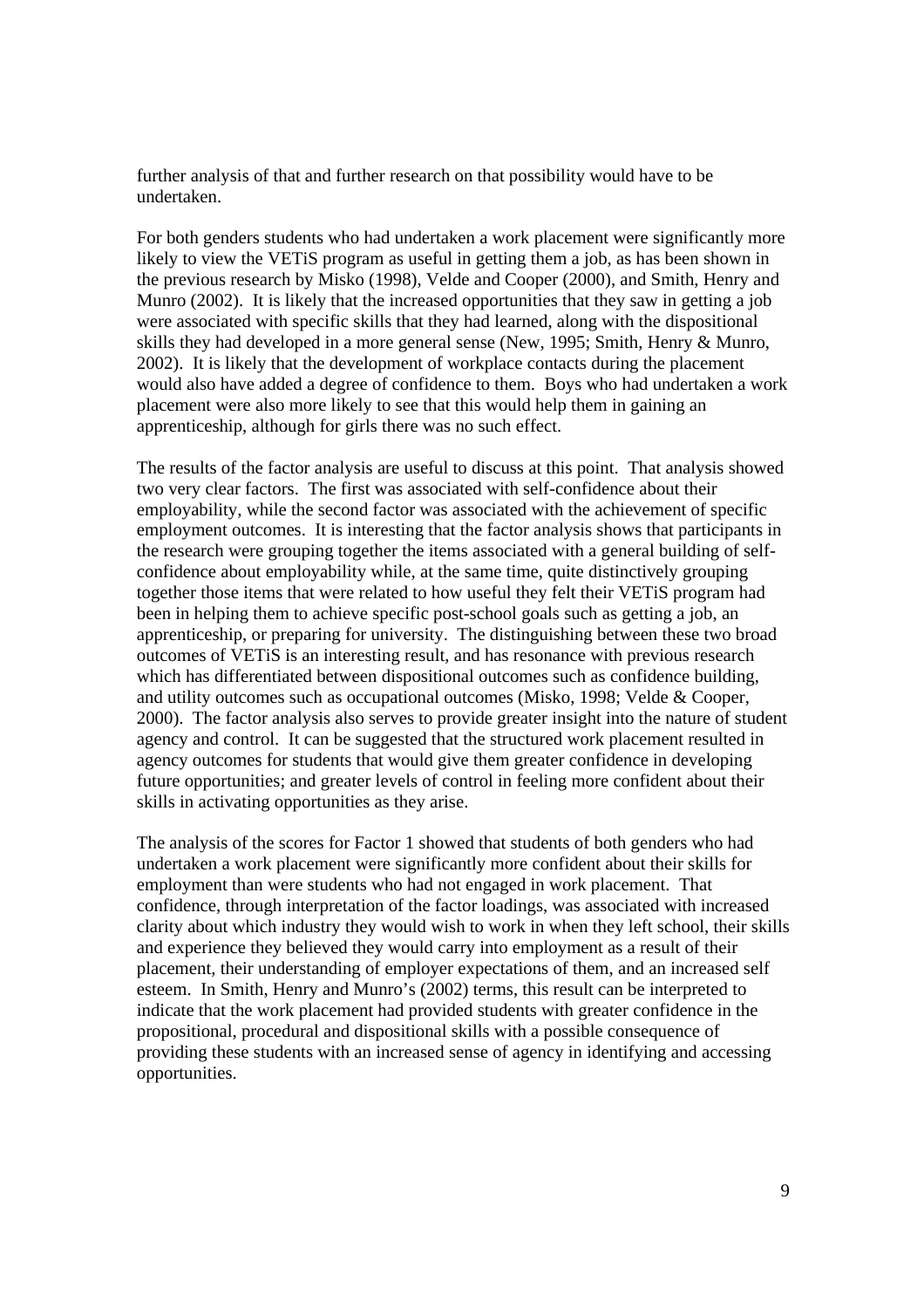Factor 2 scores indicate that students of both genders who had undertaken a work placement reported that their VETiS program had been significant in assisting them with post-school employment and training outcomes. These findings have some resonance with the previous research by Velde and Cooper (2000), who were able to report that their student participants had cited as an advantage of a VETiS program that 'it may lead to an apprenticeship or traineeship' (p.87). The result is also consistent with the finding in this current research that a work placement had been perceived by students as significantly effective in assisting them in their decision whether to leave or to stay at school. As an interesting further finding, 36 percent of students in the current study who had undertaken a work placement and who had left school had been offered a job with the employer with whom they had undertaken their placement.

# **Conclusion**

The current research has shown that a work placement as part of a VETiS program at secondary level is viewed by students as a positive influence on their enjoyment of the program, and that there are positive effects in terms of their confidence about employment, and how much they believe it will assist them in getting post-school employment. The work placement was also seen to assist them in their decision to stay at school or to leave.

From those perspectives, work placement has been shown to have significant advantages in assisting young people towards a post-school decision, and the opportunity to develop insights into the world of employment at a general level, and insights into at least one specific form of employment. These outcomes of work placement provide students with a sense of increased agency and control over the decisions they make on eventual employment and on the processes they use to achieve those.

There may also be scope for policy makers to reconceptualise work placement not only as an experience of work, but also as a process that can provide at least some of the agency required by young people as they make their school to work transition. It is of concern though that work placements are not available to a larger proportion of VETis students. Policy makers may need to develop strategies to enhance the motivations of employers to take part in work placement programs, and devise mechanisms to enable schools and other agencies to provide the administrative support required to place students and monitor them. There appears to be a need for these strategies and mechanisms to also address the disparity between the work placement opportunities of male and female students, since the mean number of days female students spend in work placement was shown to be only about half the number of days spent by male students.

### **Acknowledgment**

Grateful acknowledgement is made to Ms Robyn Dohleguy, Executive Office, Geelong Regional Vocational Education Council, for her assistance and facilitation of this project.